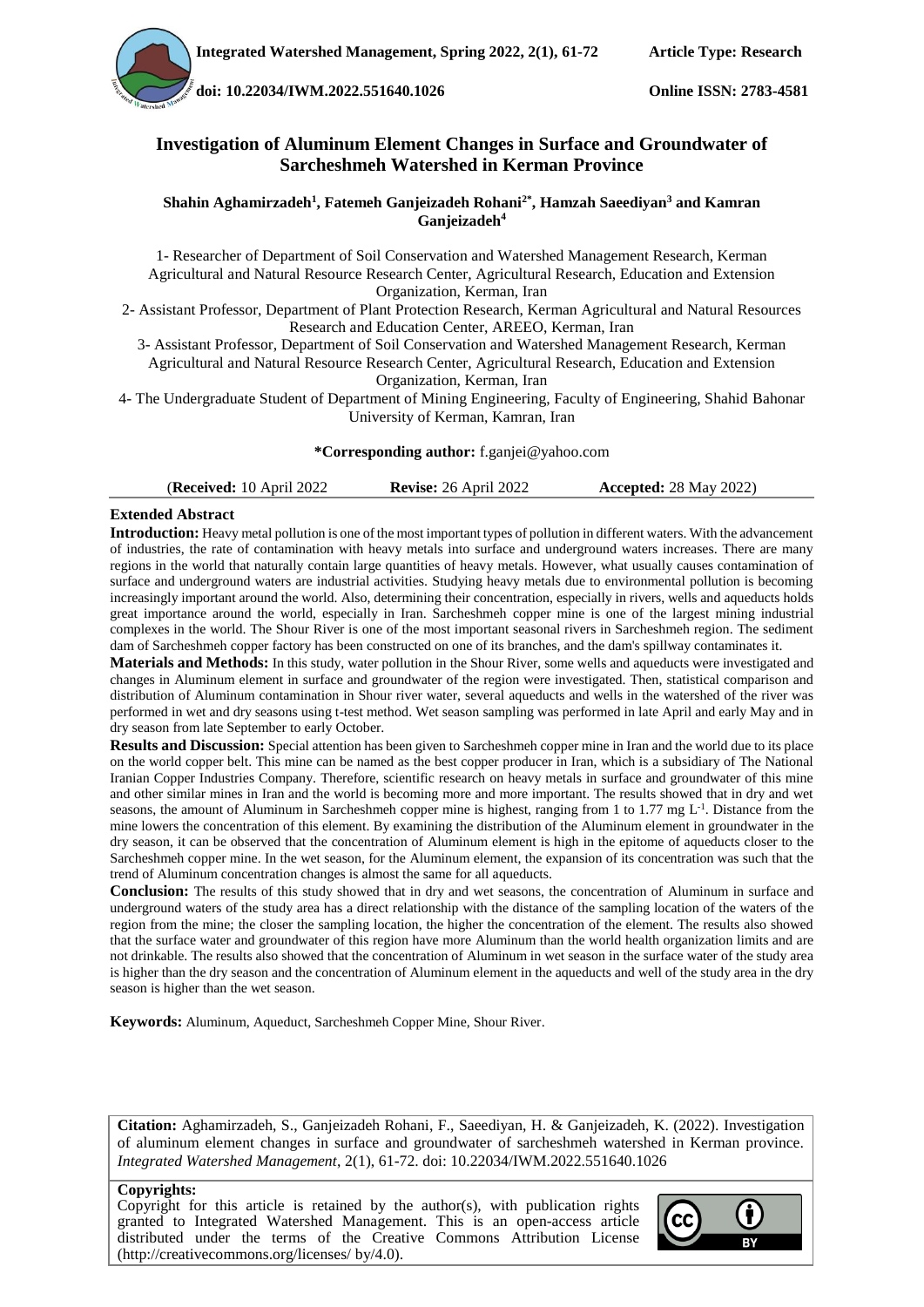

 **شاپا الکترونیکی: 7252-0851 [.2022.551640.1026IWM10.22034/](https://dx.doi.org/10.22034/iwm.2022.551640.1026) :doi**

# **بررسی تغییرات عنصر آلومینیوم در آبهای سطحی و زیرزمینی حوزه آبخیز سرچشمه استان کرمان**

**2 ، حمزه سعیدیان 7\* ، فاطمه گنجهایزاده روحانی <sup>1</sup> شاهین آقامیرزاده 0 و کامران گنجهایزاده**

-1 محقق بخش تحقیقات حافظت خاک و آبخیزداری، مرکز تحقیقات، آموزش کشاورزی و منابع طبیعی کرمان، سازمان تحقیقات، آموزش و ترويج کشاورزی، کرمان، ايران -2 استاديار پژوهشی و عضو هیأت علمی بخش تحقیقات گیاهپزشکی، مرکز تحقیقات، آموزش کشاورزی و منابع طبیعی کرمان، سازمان تحقیقات، آموزش و ترويج کشاورزی، کرمان، ايران -3 استاديار پژوهشی بخش تحقیقات حافظت خاک و آبخیزداری، مرکز تحقیقات، آموزش کشاورزی و منابع طبیعی کرمان، سازمان تحقیقات، آموزش و ترويج کشاورزی، کرمان، ايران -0 دانشجوی کارشناسی گروه مهندسی معدن، دانشکده فنی و مهندسی، دانشگاه شهید باهنر کرمان، کرمان، ايران

**\*** f.ganjei@yahoo.com **:مسئول نویسنده**

)**تاریخ دریافت:** 1041/41/21 **تاریخ بازنگری:** 1041/42/41 **تاریخ پذیرش:** 1041/43/42(

## **چکیده**

**آلودگی ناشی از فلزات سنگین بهعنوان یکی از مهمترین انواع آلودگی در آبهای مختلف به شمار میرود. با پیشرفت صنایع، میزان ورود آلودگی با فلزات سنگین به آبهای سطحی و زیرزمینی افزایش مییابد. در این تحقیق به بررسی آلودگی آبهای سطحی و زیرزمینی در حوزه آبخیز سرچشمه استان کرمان پرداخته شده است و تغییرات عنصر آلومینیوم در این آبها مورد بررسی قرار گرفت. سپس مقایسه آماری و پراکنش آلودگی آلومینیوم در آب رودخانه شور، تعدادی قنات و چاه در حوزه آبخیز مورد مطالعه در فصلهای خشک و تر انجام شد. مقایسه آماری نمونههای آب رودخانه، چاه و قناتها در دو فصل تر و خشک به روش test-t انجام شد. نتایج نشان داد در فصل خشک و تر میزان عنصر آلومینیوم در معدن مس سرچشمه بیشترین مقدار و در محدوده بین 1 تا 1/22 میلیگرم در لیتر است و با فاصله از معدن غلظت این عنصر کاهش یافته است. با بررسی پراکنش عنصر آلومینیوم در آبهای زیرزمینی در فصل خشک مشاهده شد که غلظت عنصر آلومینیوم در مظهر قناتی که به معدن مس سرچشمه نزدیکتر است زیاد است. در فصل تر نیز روند تغییرات غلظت آلومینیوم برای همه قناتها تقریباً یکسان بود. با توجه به نتایج، آبهای سطحی و زیرزمینی این منطقه بیش از حد مجاز سازمان بهداشت جهانی آلومینیوم دارند و قابل آشامیدن نیستند. همچنین نتایج بهطور کلی نشان داد میزان غلظت عنصر آلومینیوم در فصل تر در آبهای سطحی منطقه مورد مطالعه بیشتر از فصل خشک و میزان غلظت عنصر آلومینیوم در قناتها و چاه منطقه مورد مطالعه در فصل خشک بیشتر از فصل تر است.**

**واژههای کلیدی: آلومینیوم، رودخانه شور، قنات، معدن مس سرچشمه.**

**استناد:** آقامیرزاده، ش،. گنجهایزاده روحانی، ف،. سعیديان، ح؛ و گنجهایزاده، ک. )1041(. بررسی تغییرات عنصر آلومینیوم در آبهای سطحی و زيرزمينی حوزه آبخيز سرچشمه استان كرمان. *مديريت جامع حوزههای آبخيز*، ١(١)، ٧٢-٤١.

**حق چاپ:**

حق چاپ برای نویسنده (گان) این مقاله محفوظ است. بر اساس قوانین انتشارات با دسترسی آزاد، تمام مطالعات چاپ شده در اين مجله بهصورت آزاد در وبسايت مجله برای عموم بدون پرداخت هزينه قابلدسترس است.

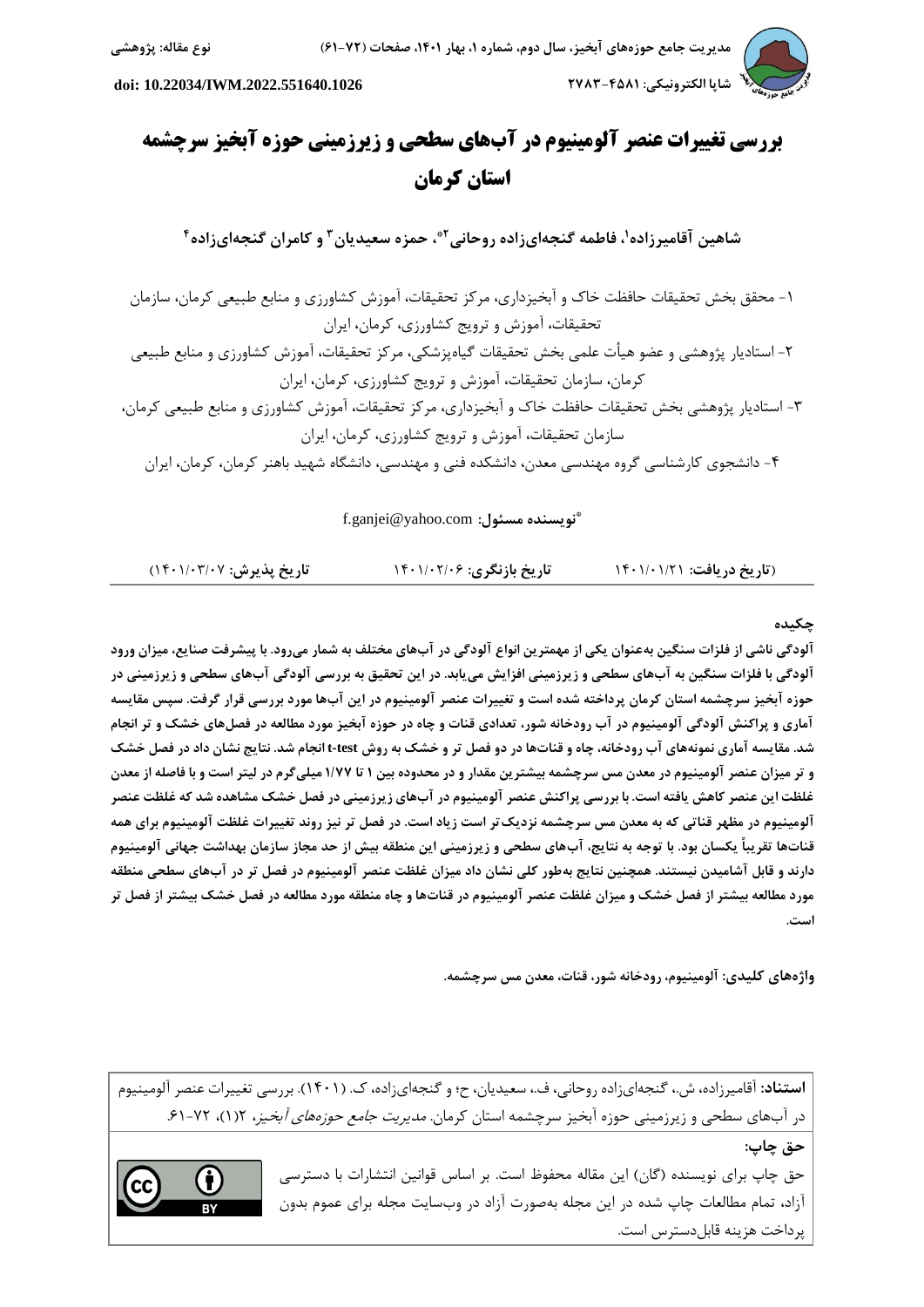## **مقدمه**

آلودگی خاک يا آب مورد استفاده در تولید فرآوردههای کشاورزی به فلزات سنگین موجب میشود اين عناصر بهصورت مستقیم يا غیرمستقیم وارد بدن انسان شوند. همچنین فلزات سنگین بهصورت محلول در آب و خاک وارد و باعث آلودگی آبهای سطحی، زيرزمینی و خاک میشوند )2001 .,*al et* Tabatabayi). پخش شدن فلزات سنگین در محیطزيست که با توسعه صنعتی و افزايش جمعیت همراه است يکی از مشکالت زيستمحیطی در بسیاری از کشورهای جهان است )2008 ,Farahmandkia & Mahrasbi). حضور فلزات سنگین در محیط و خاصیت تجمعی آنها در بدن موجودات و همچنین عدم تجزيه آنها، مشکالت فراوان زيستمحیطی و بهداشتی به وجود میآورد ) Yousefi 2008 ,Zazouli)& . اثرات فلزات سنگین روی انسان مختلف بوده و عمدهترين آن مربوط به بروز اختالالت عصبی، سرطانزايی، اختالالت ژنتیکی و عوارض Shimbo *et al*., 2001; Lin *et* ( است ناقصالخلقهزايی .)*al*., 2004; Saleh & Shinwari, 2001

آلومینیوم فلزی سبک، محکم، قابلانعطاف و ورقه شدن و دارای هدايت الکتريکی است. آلومینیوم سومین عنصر فراوان پوستهی زمین است اما با اين حال فلز نسبتاً جديدی است و مدت زيادی از استخراج و استفاده از آن نمیگذرد. آلومینیوم اولین بار توسط Hans Ersted Christian در سال 1221 جدا شد و پس از آن در صنايع مختلف از قبیل ماشینسازی، هواپیماسازی و غیره استفاده شد )1873 ,Sellars). از آنجايی که استخراج آلومینیوم انرژی زيادی الزم دارد اکثراً اين فلز از مواد مصرف شده مثل قوطیهای نوشابه بازيابی میشود. آلومینیوم اکثراً به شکل بوکیست )مخلوطی از تعدادی آلومینیوم هیدروکسید و آلومینیوم اکسید هیدراته) است و رنگ آن بین سفید و قرمز قهوهای متغیر است )1992 ,Sanayee). بیشتر ترکیبات آلومینیوم بهاستثنای اکسید و هیدروکسید آن در آب

محلول است. اين فلز میتواند از طريق آب آشامیدنی، خاک و نهايتاً غذا وارد بدن انسان شود. بررسیهای سیستماتیک اخیر نشان میدهد آلومینیوم به عنوان فلز مورد مطالعه در مطالعات اپیدمیولوژيک و مطالعات زيستمحیطی مطرح است. ارتباط بین قرار گرفتن در معرض سطح باالی آلومینیوم و خطر ابتال به بیماری آلزايمر در اين مطالعات بیان شده است ) *et* Bjorklund 2019 .,*al*). آلومینیوم احتماالً از طريق افزايش تولید پروتئین پیشساز آمیلوئید و در نتیجه افزايش ذخاير بتا آمیلوئید در بیماریزايی بیماری آلزايمر در مغز تأثیرگذار است )2019 .,*al et* Cariccio). مطالعات انسانی معموالً میزان باالی غلظت عنصر آلومینیوم در خون بیماران را نشان داده است )2016 ,Bondy). Ciszewski( 1992 ) در پژوهشی منابع آلودهکننده آب در آلمان به اين نتیجه رسیده است که مقدار مواد آالينده بهويژه عناصر سنگین در رسوبات رودخانه Checllo رابطه مستقیمی با وجود يا عدم وجود مناطق صنعتی و ورود فاضالبها به رودخانه دارند. پژوهشهای انجام شده در مورد آلودگی آب توسط عناصر سنگین ازجمله مواردی بوده است که مورد توجه قرار گرفته و به دلیل اهمیت آن، برخی از ابعاد مربوط بررسی و نتايج در قالب گزارشهای فنی و مقاالت تحقیقاتی و مطالعاتی مانند Karimi Mesgaran ،)2444( Amidy ،)1991( Asadi Samani ،)1990( Mahaney Saber( 2441 )منتشر شده است. Farkas و همکاران )2442( به بررسی تعامل بین رسوبات رودخانهها و فلزات سنگین پرداختند و به اين نتیجه رسیدند که رسوبات رودخانه، مخزنی برای فلزات سنگین هستند و میتوانند يک منبع بالقوه آالينده در هنگام تغییر شرايط محیطی باشند. Shanbehzadeh و همکاران )2413( به بررسی غلظت برخی از فلزات سنگین در آب و رسوب رودخانه تمبی مسجدسلیمان پرداختند و به اين نتیجه رسیدند که میزان فلزات سنگین در آب و رسوبات رودخانه تمبی مسجدسلیمان در فصول گرم و خشک باالتر است که نشاندهنده تأثیر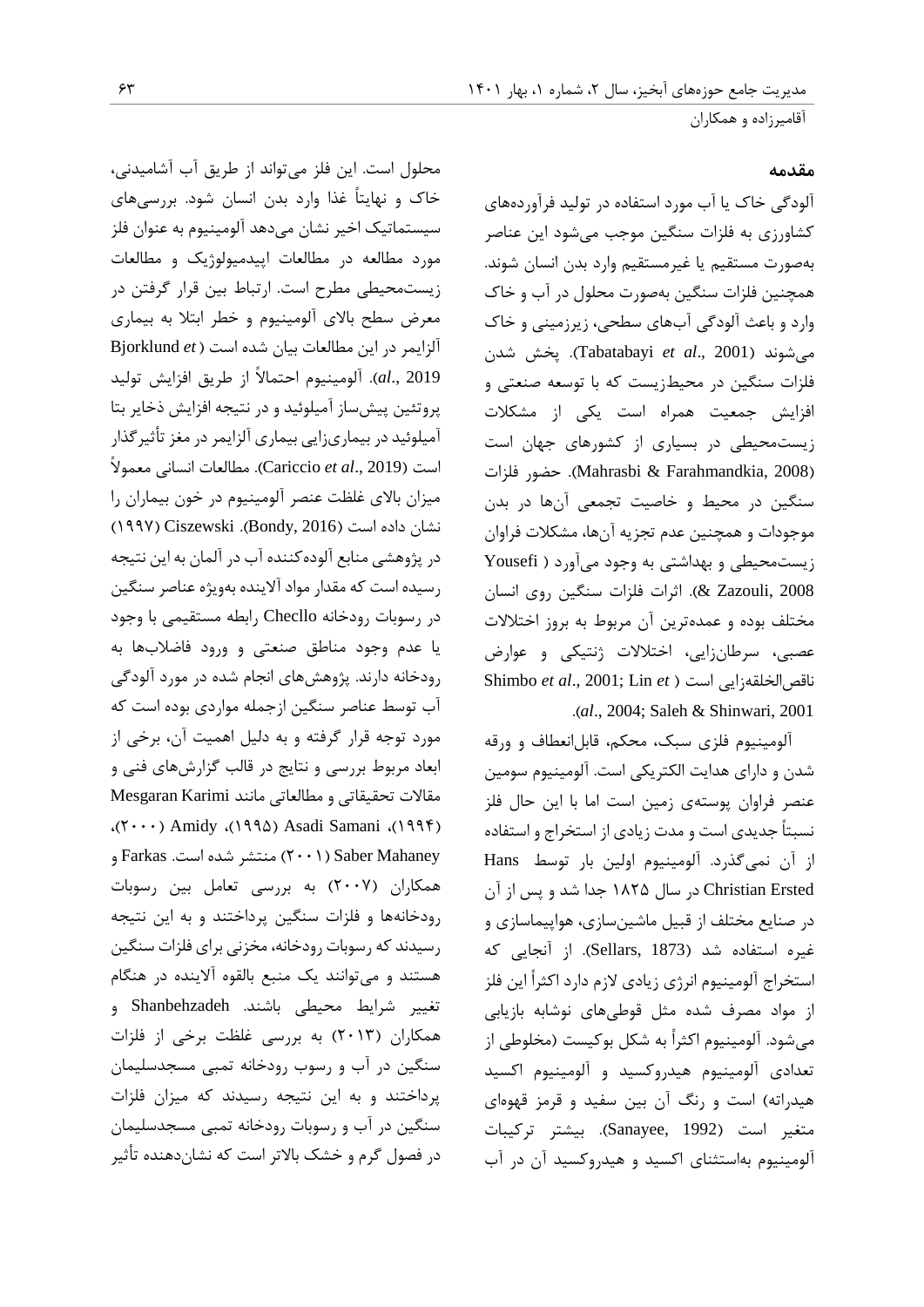فصول خشک و تبخیر آب در افزايش غلظت فلزات سنگین در آب میباشد. Jasemizadeh و همکاران )2410( به تحلیل فلزات سنگین در برخی رودخانههای ايران پرداختند و به اين نتیجه رسیدند که در حال حاضر بسیاری از رودخانههای ايران در معرض آلودگی فلزات سنگین ناشیاز پسابهای شهری، کشاورزی و صنعتی میباشند و اين آاليندهها به سرعت در حال افزايش هستند. Qin و همکاران )2411( به تحلیل ورود فلزات سنگین به اکوسیستمهای آبی پرداختند و به اين نتیجه رسیدند که فلزات سنگین در يک مقیاس وسیع، از منابع طبیعی و انسانساخت وارد محیطزيست میشوند و میزان ورود اين فلزات به داخل محیطزيست بیشتر از میزانی است که به وسیله فرآيندهای طبیعی برداشت میشوند؛ بنابراين تجمع فلزات سنگین در محیطزيست مورد توجه قرار دارند.

معدن مس سرچشمه يکی از بزرگترين مجتمعهای صنعتی معدنی جهان محسوب میشود و بزرگترين تولیدکننده مس ايران است. در اين معدن عالوه بر مس، عناصر با ارزش مولیبدن و طال نیز وجود دارد. به علت وجود اين معدن در محدوده حوزه آبخیز سرچشمه، بررسی آبهای سطحی و زيرزمینی اين منطقه از جهت بررسی آلودگیهای ناشی از فلزات سنگین بهخصوص فلز آلومینیوم دارای اهمیت فراوانی است. هدف اين تحقیق بررسی تغییرات عنصر آلومینیوم در آبهای سطحی و زيرزمینی حوزه آبخیز سرچشمه استان کرمان است که بهنوبه خود کاری ارزشمند است که اطالعات مفیدی از وضعیت آلومینیوم در آبهای سطحی و زيرزمینی حوزه آبخیز سرچشمه را در اختیار محققان و مسئولین اجرايی کشور قرار میدهد.

## **مواد و روشها منطقه مورد مطالعه**

حـوزه آبخـیز سـرچشمه بین 29 درجه و 11 دقیقه تا 34 درجه و 10 دقیقه عرض شمالی و 11 درجه و 02 دقیقه تا 11 درجه و 11 دقیقه طول شرقی در

جنوبغرب استان کرمان قرار دارد. مساحت اين حوزه 30122/1 هکتار است. حداقل ارتفاع 1224 متر و حداکثر آن 3244 متر از سطح دريا است. ارتفاع اين ناحیه از سطح دريا بهطور متوسط 2144 متر و بلندترين نقطه آن 3444 متر است. وجود رودخانههای فصلی ازجمله رودخانه شور در منطقه سرچشمه و همچنین وجود 11 حلقه چاه در دشت واقع در پاياب رودخانه شور و 21 رشته قنات در دشت رفسنجان که هشت رشته آن در حوزه آبخیز رودخانه شور واقع شده است، باعث شده که بررسی آلودگی آب و خاک در اين منطقه اهمیت داشته باشد )شکل 1(. مس سرچشمه در 114 کیلومتری جنوبغرب کرمان و 14 کیلومتری جنوب رفسنجان قرار دارد )2010 ,Shafiei). الزم به ذکر است که حجم جريان آب ساالنه وارده به سد رسوبگیر واقع در منطقه مورد مطالعه، 1/1 میلیون مترمکعب در سال با متوسط دبی 241 لیتر در ثانیه و دبی خروجی 3/0 میلیون مترمکعب از سد است.

## **روش انجام تحقیق**

در اين تحقیق نمونهبرداری از آبهای سطحی شامل نمونهبرداری از آب هشت رشته قنات واقع در آبخیز رودخانه شور و يک حلقه چاه موجود در پايیندست آبخیز رودخانه شور در دو فصل تر و خشک، با استفاده از بطریهای 4/1 لیتری انجام شد. نمونهبرداری از آب در مخزن سد رسوبگیر بهطور کامالً تصادفی در سطح درياچه حداقل به تعداد 14 نمونه از بخش سراب تا بدنه سد رسوبگیر برداشت شده و نمونهها جهت تعیین مقدار عنصر سنگین آلومینیوم به آزمايشگاه ارسال شد. نمونهبرداری از آب رودخانه بعد از بدنه سد )بخش پاياب) در طول رودخانه مشابه نمونهبرداری انجام شده در بخش سرآب سد انجام شد. همچنین نمونهبرداریهای فصل تر، در اواخر فروردين و اوايل ارديبهشتماه انجام و نمونهبرداریها در فصل خشک، از اواخر شهريور تا اوايل مهرماه انجام شد. نمونهبرداری از آبهای سطحی در سرشاخههای رودخانه شور قبل از ورود به سد رسوبگیر کارخانه مس سرچشمه، داخل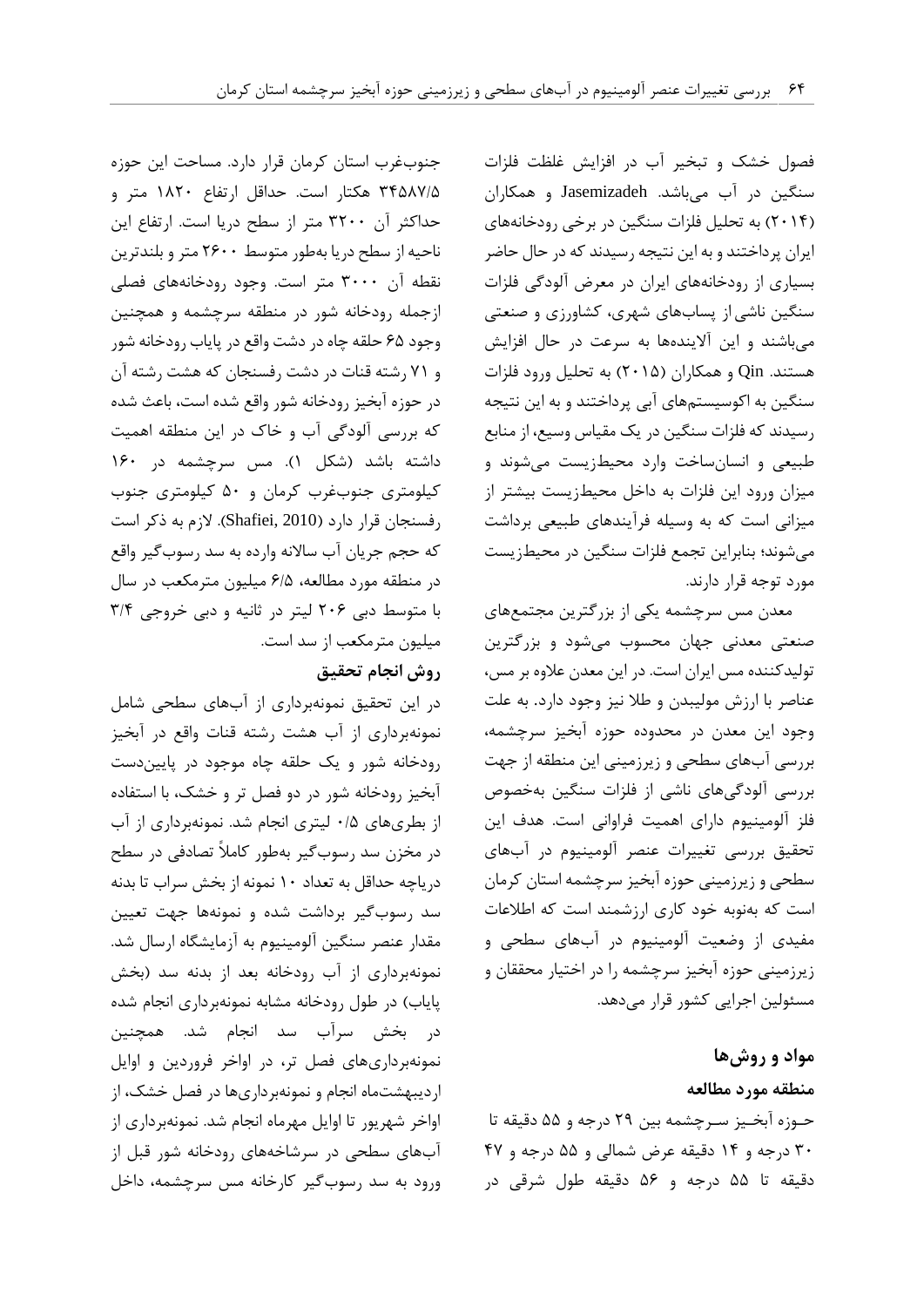رودخانه صورت گرفت. نمونهبرداری از آب در فصل کم آب و پر آب در طول يک سال انجام شد. سپس نمونهها برای تعیین وجود و مقدار عنصر سنگین آلومینیوم به آزمايشگاه ارسال و نهايتاً از دستگاه جذب اتمی برای تعیین میزان آلومینیوم استفاده شد. همچنین نتايج مقايسه میانگین همه نمونههای آب در دو فصل تر و خشک به کمک آزمون آماری test-t انجام شدند.

مخزن سد رسوبگیر و شاخه پاياب سد تا دشت رفسنجان صورت گرفت. با توجه به اينکه دو سرشاخه اولیه رودخانه شور که در داخل معدن قرار داشت کامالً منحرف شده و از حالت طبیعی خود خارج شده بود و در حقیقت در داخل معدن فقط يک شاخه رود وجود داشت، نمونهبرداری آب فقط از يک شاخه انجام شد. نمونهبرداری از آب در طول مسیر رودخانه و وسط



**شکل -1 آبراهههای اصلی در حوزه سرچشمه Figure 1- Main waterways in the watershed of SarCheshmeh**

سرچشمه در يک فصل انجام شد به دلیل اينکه در هر صورت فاضالب کارخانه در فصول مختلف در پشت سد تجمع پیدامی کندو بنابراین نمونهبرداری از آب جمع شده در پشت سد فقط در يک فصل انجام شد )جدول 1(.

**نتایج نتایج میزان عنصر آلومینیوم در آب سطح سد رسوبگیر معدن مس سرچشمه** نمـونـهبـرداری از آب ســد رسـوبگــیر معـدن مـس

**جدول -1 میزان عنصر آلومینیوم در نمونههای آب سطح سد رسوبگیر معدن مس سرچشمه Table 1- The amount of Aluminum element in water samples of the surface of Sarcheshmeh copper mine sediment trap dam**

| пшие эсчинени и ар чаш                                                                       |                  |              |                          |  |  |  |
|----------------------------------------------------------------------------------------------|------------------|--------------|--------------------------|--|--|--|
| نمونه آب<br>نمونه آب<br>آلومينيوم (ميل <i>ي گ</i> رم در ليتر)<br>آلومينيوم (ميلي€رم در ليتر) |                  |              |                          |  |  |  |
| Water sample                                                                                 | Al $(mg L^{-1})$ | Water sample | Al $(mg L^{-1})$         |  |  |  |
| d1                                                                                           | 159.7            | d6           | 0.821                    |  |  |  |
| d2                                                                                           | 0.663            | d7           | 0.932                    |  |  |  |
| d3                                                                                           | 0.977            | d8           | 1.285                    |  |  |  |
| d4                                                                                           | 0.221            | d9           | 1.002                    |  |  |  |
| d5                                                                                           | 0.579            | -            | $\overline{\phantom{a}}$ |  |  |  |
|                                                                                              |                  |              |                          |  |  |  |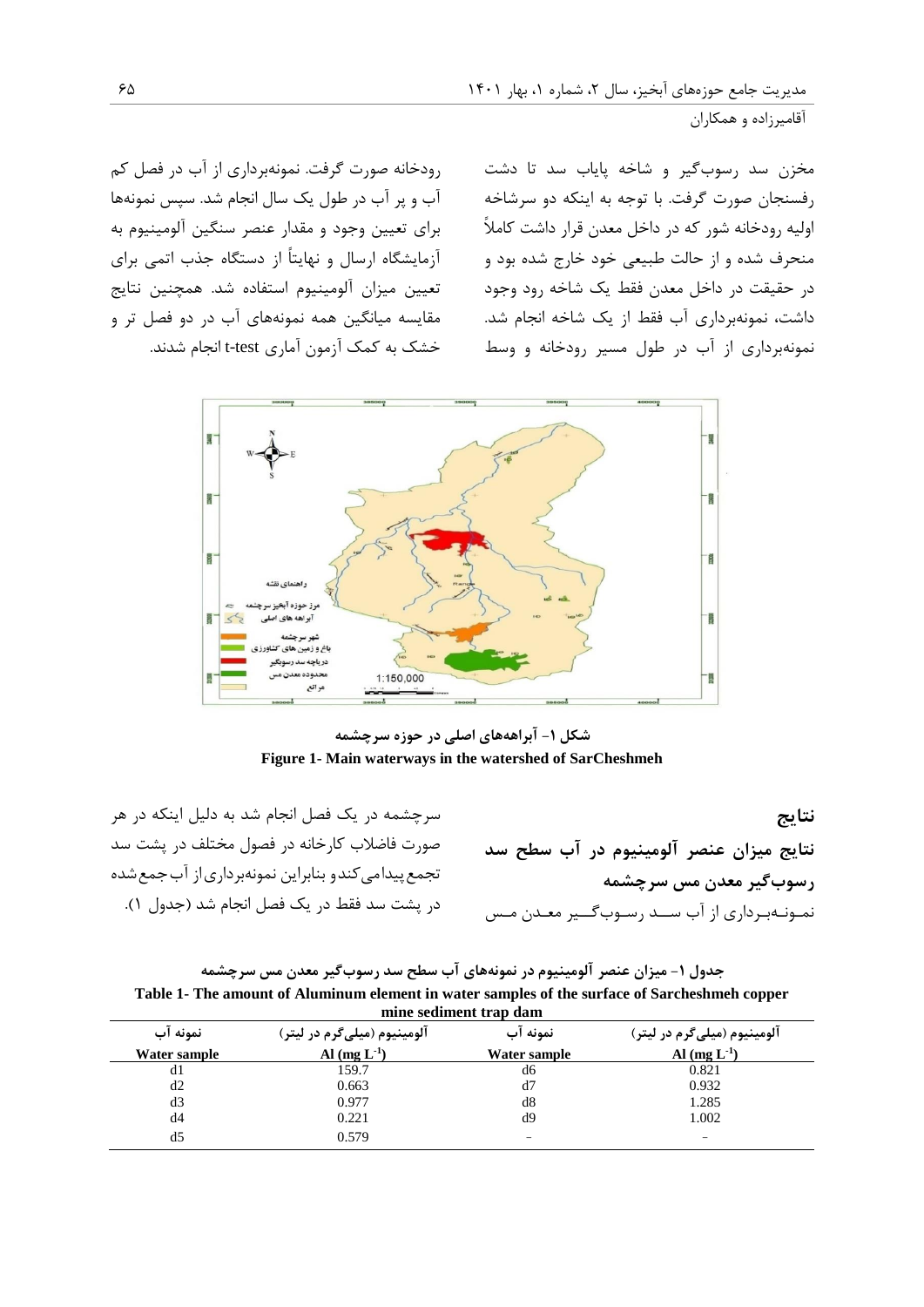**نتایج میزان عنصر آلومینیوم در نمونههای آب در مسیر رودخانه**  نمونههای آب در مسیر رودخانه، قبل و بعد از سد رسوبگیر در فصل خشک و تر بررسی و تحلیل شد. الزم به ذکر است که در بعضی نقاط که امکان نمونهبرداری نبود فاصله يک کیلومتر رعايت نشده است. بعد از سد، به دلیل خشکسالی و فصلی بودن رودخانه، مسیر نمونهبرداری شده کوتاهتر در نظر گرفته شد، بنابراين تعداد نمونهها هم در فصول خشک و تر متفاوت برداشت شدند )جدولهای 2 و 3(.

| جدول ۲- میزان عنصر آلومینیوم در نمونه آب در مسیر رودخانه شور در فصل تر                          |  |
|-------------------------------------------------------------------------------------------------|--|
| Table 2- The amount of Aluminum element in the water sample along the Shour River in wet season |  |

| amount of frammann crement in the water bample along the broad fuser in wet beabon |                             |              |                             |  |  |  |
|------------------------------------------------------------------------------------|-----------------------------|--------------|-----------------------------|--|--|--|
| نمونه آب                                                                           | آلومينيوم (ميليگرم در ليتر) | نمونه آب     | آلومينيوم (ميليگرم در ليتر) |  |  |  |
| Water sample                                                                       | Al $(mg L^{-1})$            | Water sample | Al $(mg L^{-1})$            |  |  |  |
| $\mathbf{1}$                                                                       | 0.721                       | 14           | 0.432                       |  |  |  |
| $\overline{2}$                                                                     | 0.732                       | 15           | 0.502                       |  |  |  |
| 3                                                                                  | 1.080                       | 16           | 0.493                       |  |  |  |
| $\overline{4}$                                                                     | 0.391                       | 17           | 0.451                       |  |  |  |
| 5                                                                                  | 0.601                       | 18           | 0.429                       |  |  |  |
| 6                                                                                  | 0.690                       | 19           | 0.398                       |  |  |  |
| 7                                                                                  | 0.366                       | 20           | 0.361                       |  |  |  |
| 8                                                                                  | 1.560                       | 21           | 0.402                       |  |  |  |
| 9                                                                                  | 0.698                       | 22           | 1.778                       |  |  |  |
| 10                                                                                 | 0.870                       | 23           | 1.476                       |  |  |  |
| 11                                                                                 | 0.645                       | 24           | 1.123                       |  |  |  |
| 12                                                                                 | 0.720                       | 25           | 0.602                       |  |  |  |
| 13                                                                                 | 0.746                       |              |                             |  |  |  |

**جدول -2 میزان عنصر آلومینیوم در نمونههای آب در مسیر رودخانه شور در فصل خشک Table 3- The amount of Aluminum element in water samples along the Shour River in dry season**

| نمونه آب<br>Water sample | آلومينيوم (ميليگرم در ليتر)<br>Al $(mg L^{-1})$ | نمونه آب<br><b>Water sample</b> | الومينيوم (ميل <i>ي گ</i> رم در ليتر)<br>Al $(mg L^{-1})$ |
|--------------------------|-------------------------------------------------|---------------------------------|-----------------------------------------------------------|
| 1                        | 0.739                                           | 14                              | 0.720                                                     |
| $\overline{2}$           | 0.350                                           | 15                              | 0.712                                                     |
| 3                        | 0.673                                           | 16                              | 0.701                                                     |
| $\overline{4}$           | 0.721                                           | 17                              | 0.693                                                     |
| 5                        | 0.501                                           | 18                              | 0.506                                                     |
| 6                        | 0.498                                           | 19                              | 0.511                                                     |
| 7                        | 0.463                                           | 20                              | 0.498                                                     |
| 8                        | 0.631                                           | 21                              | 0.347                                                     |
| 9                        | 0.702                                           | 22                              | 1.321                                                     |
| 10                       | 0.831                                           | 23                              | 1.545                                                     |
| 11                       | 0.921                                           | 24                              | 0.809                                                     |
| 12                       | 1.198                                           | 25                              | 0.810                                                     |
| 13                       | 0.812                                           |                                 |                                                           |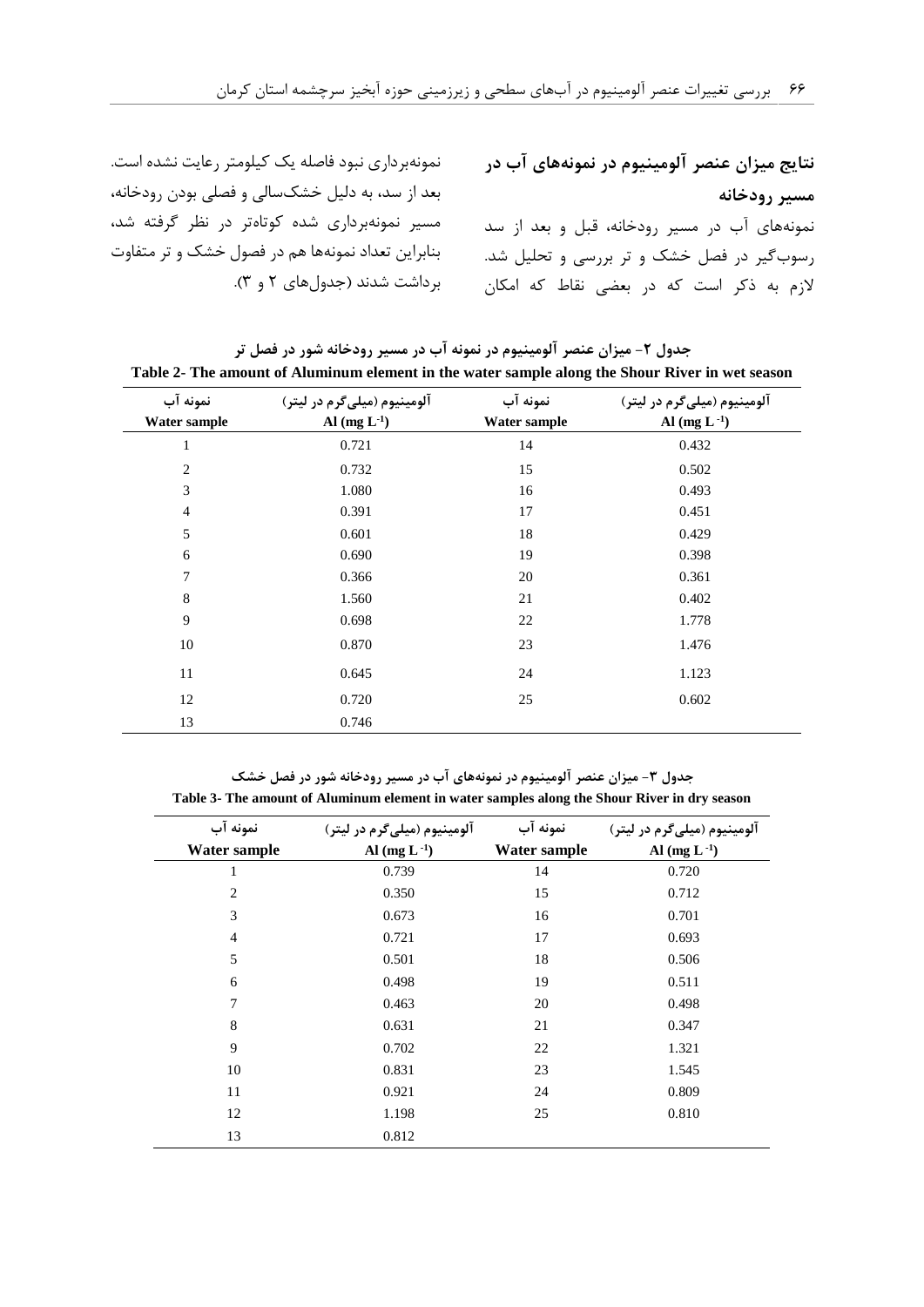مطالعه، هشت رشته قنات در حوزه و يک حلقه چاه انتخاب و نمونهبرداری در مظهر قنات در دو فصل تر و خشک انجام شد (جدولهای ۴ و ۵).

**نتایج میزان عنصر آلومینیوم در نمونههای آب قنات و چاه در دو فصل تر و خشک** پس از بـررسی قنـاتهای موجود در حوزه آبخیز مورد

| جدول ۴- میزان عنصر آلومینیوم در نمونههای آب قنات در فصل تر                      |
|---------------------------------------------------------------------------------|
| Table 4- The amount of Aluminum element in aqueduct water samples in wet season |

| نمونه آب<br>آلومينيوم (ميلي€رم در ليتر) |                  | نمونه اب     | الومينيوم (ميليگرم در ليتر) |
|-----------------------------------------|------------------|--------------|-----------------------------|
| Water sample                            | Al $(mg L^{-1})$ | Water sample | Al (mg $L^{-1}$ )           |
|                                         | 0.528            |              | 0.789                       |
|                                         | 0.918            |              | 0.222                       |
|                                         | 1.048            |              | 0.827                       |
|                                         | 1.162            |              | 0.287                       |

جدول **۵- میزان عنصر آلومینیوم در نمونههای آب قنات در فصل خشک** 

**Table 5- The amount of Aluminum element in aqueduct water samples in dry season**

| نمونه آب     | آلومينيوم (ميليگرم در ليتر) | نمونه اب     | آلومينيوم (ميلي5رم در ليتر) |
|--------------|-----------------------------|--------------|-----------------------------|
| Water sample | Al (mg $L^{-1}$ )           | Water sample | Al $(mg L^{-1})$            |
|              | 0.625                       |              | 0.632                       |
| 2            | 1.081                       | <sub>0</sub> | 0.629                       |
| 3            | 0.833                       |              | 0.982                       |
|              | 0.796                       |              | 1.358                       |

میزان عنصر آلومینیوم در آب چاه مورد بررسی در مسمس بر اســاس اعلام سازمان بهداشت جهانی (WHO)، خیلی زياد میباشد و قابل آشامیدن نیست )جدولهای  $(1, 8)$ .

فصول تر و خشـک در حـوزه آبخیز مـورد مـطالعه نیز با توجـه به حـد مـجاز اين عنـصر در آب آشامــیدنی

**جدول -1 میزان عنصر آلومینیوم در نمونه آب چاه در فصل تر Table 6- The amount of Aluminum element in well water sample in wet season**

| نمونه اب     | آلومينيوم (ميليگرم در ليتر) |
|--------------|-----------------------------|
| Water sample | Al (mg $L^{-1}$ )           |
|              | 0.722                       |

**جدول -2 میزان عنصر آلومینیوم در نمونه آب چاه در فصل خشک Table 7- The amount of Aluminum element in well water sample in dry season**

| نمونه آب     | آلومينيوم (ميليگرم در ليتر) |
|--------------|-----------------------------|
| Water sample | Al (mg $L^{-1}$ )           |
|              | 0.954                       |

**تجزیه و تحلیل آماری**  قبل از انجام آزمون t، بايد فرض مساوی بودن واريانس دو گـروه داده بررسـی شود، سـپس آزمون t با توجه

به نتايج اين آزمون انجام شود. نتايج مقايسههای میانگین نمونههای آب در فصول مختلف در جدولهای 2 تا 11 بیان شده است.

1. World Health Organization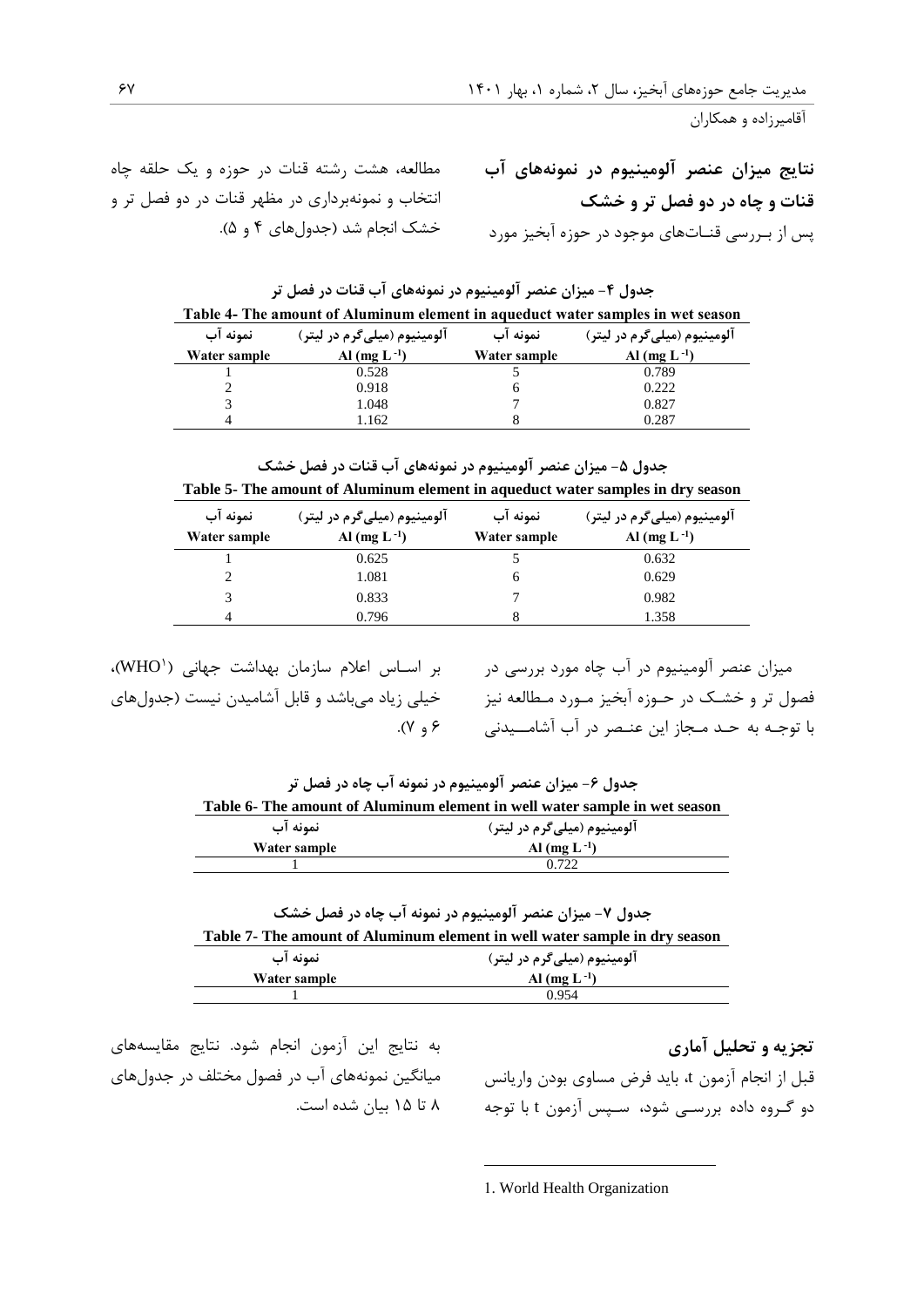|           | Table 8- Results of comparison of average of water samples in wet and dry seasons using t-test method |       |       |          |    |                            |
|-----------|-------------------------------------------------------------------------------------------------------|-------|-------|----------|----|----------------------------|
| عنصہ      | <b>فرض برای واریانس</b>                                                                               |       | Sig.  |          |    | $\mathrm{Sig.}$ (2-tailed) |
| آلومينيوم | تساوى                                                                                                 | 0.508 | 0.479 | $-0.932$ | 64 | 0.355                      |
|           | عدم تساوى                                                                                             |       |       | $-0.933$ | 63 | 0.355                      |

**جدول -5 نتایج مقایسه میانگین نمونههای آب در دو فصل تر و خشک به روش test-t**

نتايج مقايسه میانگین همه نمونههای آب در دو شده در اين دو فصل از نظر میزان آلومینیوم بین اين دو

فصل تر و خشک نشان داد که بین نمونههای اب گرفته می مشا قفاوتی وجود نداشت (جدول ۹).

**جدول -9 نتایج مقایسه میانگین نمونههای آب رودخانه قبل و بعد از سد رسوبگیر بدون در نظر گرفتن فصل به روش -t test**

**Table 9- Results of comparison of average of river water samples before and after sedimentation trap dam regardless of season by t-test method**

| عنصر      | فرض برای واریانس |      | Sig. |       | df | Sig. (2-tailed) |
|-----------|------------------|------|------|-------|----|-----------------|
| آلومينيوم | تساوى            | .288 | 0.16 | 3.268 | 46 | 0.032           |
| Al        | عدم تساوي        |      |      | 4.013 | 44 | 0.006           |

مقايسه نمونههای آب رودخانه قبل و بعد از سد عنصر آلومینیوم در سطح احتمال يک درصد تفاوت معنیداری وجود دارد )جدول 14(.

رسوبگیر بدون در نظر گرفتن فصل نشان داد که از نظر

**جدول -14 نتایج مقایسه میانگین نمونههای آب رودخانه در دو فصل تر و خشک قبل از سد رسوبگیر به روش test-t Table 10- Results of comparison of mean of river water samples in two fresh and dry seasons before sediment catchment dam by t-test method**

| عنصر            | فرض برای واریانس   |       | Sig.  |                | df       | Sig. (2-tailed) |
|-----------------|--------------------|-------|-------|----------------|----------|-----------------|
| آلومينيوم<br>Al | تساوى<br>عدم تساوى | 0.070 | 0.794 | 0.199<br>0.199 | 28<br>28 | 0.844<br>0.844  |
|                 |                    |       |       |                |          |                 |

در ايـن دو فصـل تنـها از نـظر میـزان عـنصر آلـومیـنیوم تـفاوتـی مشـاهـده نـمیشـود )جدول  $($ 

مـقـايسه نمـونههای گـرفته شـده آب رودخـانـه در دو فــصـل تـر و خشـک قـبل از سـد رسـوبگــیر نشـان مـیدهـد کـه در نمـونـه آبهای قـبـل از سـد

**جدول -11 نتایج مقایسه میانگین نمونههای آب رودخانه در دو فصل تر و خشک بعد از سد رسوبگیر به روش test-t Table 11- Results of comparison of average of river water samples in wet and dry seasons after sediment trap dam by t-test method**

| seunnent trap dam by t-test method |                  |       |       |          |    |                   |
|------------------------------------|------------------|-------|-------|----------|----|-------------------|
| عنصر                               | فرض برای واریانس |       | Sig.  |          | df | $Sig. (2-tailed)$ |
| آلومينيوم                          | تساوى            | 2.607 | 0.011 | $-2.276$ | 16 | 0.037             |
| Al                                 | عدم تساوى        |       |       | $-2.276$ |    | 0.038             |

نظر آلومینیوم در سطح احتمال پنج درصد تفاوت دارد )جدول 12(.

مقايسه نمونههای بعد از سد در دو فصل تر و خشک نشان میدهد که آبهای بعد از سد در اين دو فصل از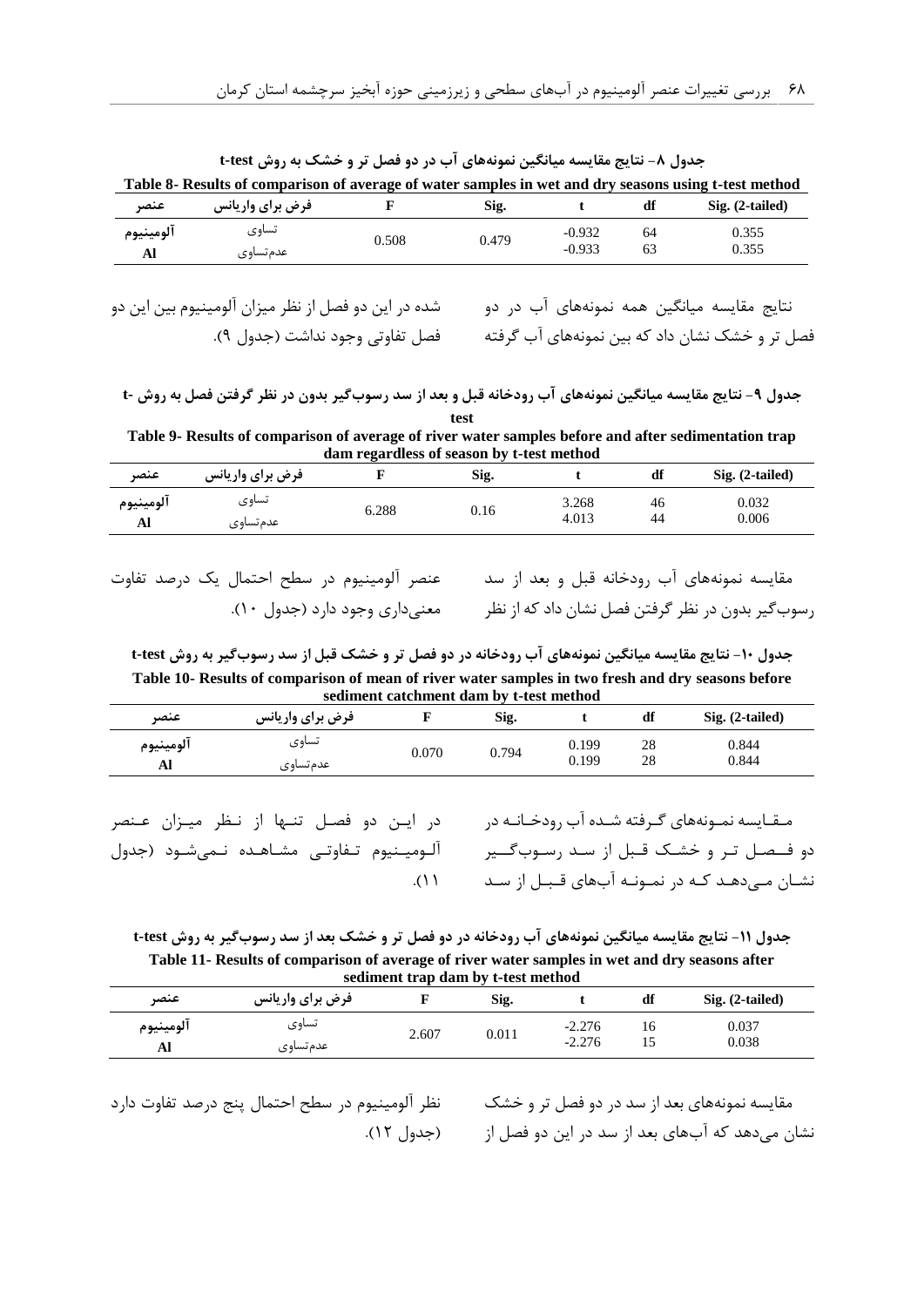در فصل خشک از نظر میزان عنصر آلومینیوم در سطح احتمال يک درصد تفاوت داشتند )جدول 13(.

نتايج مقايسه میانگین نمونههای قبل و بعد از سد در فصل خشک نشان داد که آبهای قبل و بعد از سد

**جدول -17 نتایج مقایسه میانگین نمونههای آب رودخانه قبل و بعد از سد رسوبگیر در فصل خشک به روش test-t Table 12- Results of comparison of average of river water samples before and after sediment trap dam in dry season by t-test method**

| عنصر      | فرض برای واریانس |       | Sig.  |       | df       | Sig. (2-tailed) |
|-----------|------------------|-------|-------|-------|----------|-----------------|
| آلومينيوم | تساوى            | 8.181 | 0.009 | 3.126 | າາ<br>∠∠ | 0.022           |
| Al        | عدم تساوى        |       |       | 4.405 | 16       | 0.003           |

**جدول -12 نتایج مقایسه میانگین نمونههای آب قبل و بعد از سد در فصل تر به روش test-t Table 13- Results of comparison of average water samples before and after dam in wet season by t-test method**

| шсиюч     |                  |       |       |       |    |                 |
|-----------|------------------|-------|-------|-------|----|-----------------|
| عنصر      | فرض برای واریانس |       | Sig.  |       | df | Sig. (2-tailed) |
| آلومينيوم | تساوى            | 2.640 | 0.118 | 1.538 | 22 | 0.138           |
| Al        | عدم تساوی        |       |       | 1.829 | 21 | 0.082           |

نتايج مقايسه میانگین نمونههای آب قبل و بعد از آب قبل و بعد از سد در فصل تر از نظر عنصر آلومینیوم

سد در فصل تر به روش t-test نشان داد که نمونههای تفاوتی ندارند (جدول ۱۴).

**جدول -10 نتایج مقایسه میانگین نمونههای آب قناتها و چاه در دو فصل تر و خشک به روش test-t Table 14- Results of comparison of average of water samples of aqueducts and wells in wet and dry seasons using t-test method**

| عنصر      | فرض برای واریانس |       |          | Sig.  | df       | Sig. (2-tailed) |
|-----------|------------------|-------|----------|-------|----------|-----------------|
| آلومينيوم | تساوى            | 0.601 | $-1.140$ | 0.449 | 16       | 0.271           |
| Al        | عدم تساوى        |       | $-1.140$ |       | -<br>⊥ J | 0.272           |

شده از قناتها در اين دو فصل از نظر عنصر آلومینیوم تفاوتی با يکديگر ندارند )جدول 11(.

مقايسه میانگین نمونههای مربوط به قناتها و چاه در دو فصل تر و خشک نشان داد که نمونه آب گرفته

**جدول -18 حداکثر مجاز عنصر آلومینیوم در آب آبیاری توصیه شده توسط فائو )1987 ,Mullick) Table 15 - Maximum permissible limit of Aluminum element in irrigation water recommended by FAO (Mullick, 1987)**

| اجزاء | غلظت مجاز (میلیگرم در لیتر)                          |                               |  |  |  |  |  |
|-------|------------------------------------------------------|-------------------------------|--|--|--|--|--|
|       | برای مصرف ۲۰ ساله روی خاکهای ریزبافت با PH بین ۸/۵-۶ | برای مصارف دائمی در همه خاکها |  |  |  |  |  |
|       |                                                      |                               |  |  |  |  |  |

عناصر به دو دسته اصلی و نادر طبقهبندی شدهاند. در ايـن طبـقهبندی با تـوجه به میزان تمرکز عناصر در آب

CEC <sup>1</sup> در سازمانهای معتبر جهانی از قبیل WHO و

**بحث**

1. Colorado Equity Compass (CEC)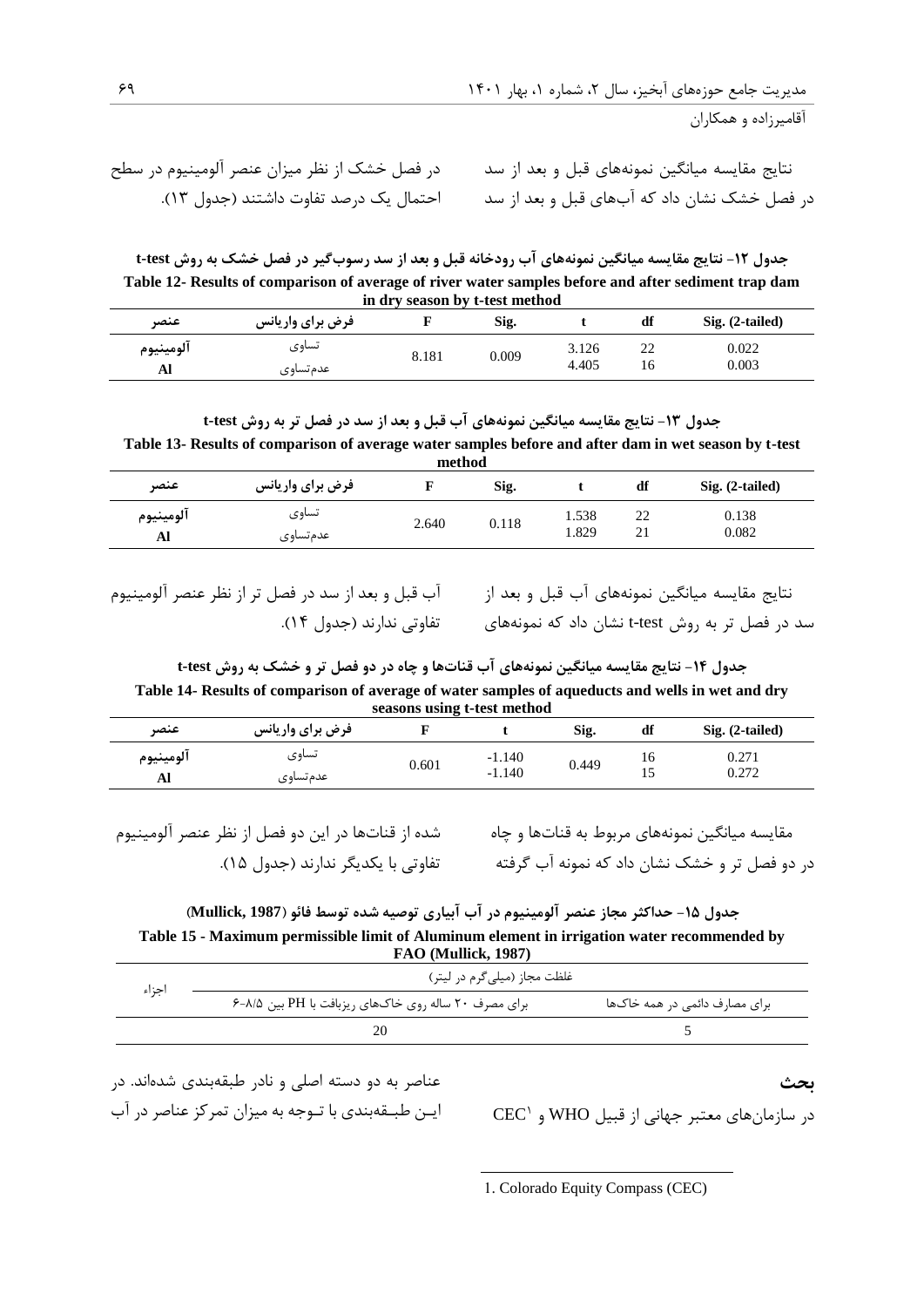است. حد مجاز اين عنصر در آب آشامیدنی بر اساس اعالم سازمان بهداشت جهانی 4/2 میلیگرم بر لیتر است )جدول 11(. با مقايسه مقادير فوق و نتايج بهدست آمده مشاهده میشود میزان آلومینیوم در اکثر نقاط بیشتر از حد مجاز میباشد. همچنین نتايج نشان داد میزان غلظت عنصر آلومینیوم در فصل تر در آبهای سطحی منطقه مورد مطالعه بیشتر از فصل خشک میباشد که علت آن به وجود بارندگی با شدتهای مختلف و در نتیجه افزايش آبشويی و فرسايش در منطقه مورد مطالعه است. الزم به ذکر است که افزايش غلظت عنصر آلومینیوم در فصل تر نسبت به فصل خشک در منطقه مورد مطالعه فاصله خیلی زيادی از همديگر ندارند که با نتايج تحقیق Shanbehzadeh و همکاران )2413( مغايرت دارد. نتايج حاکی از اين است که میزان غلظت عنصر آلومینیوم در قناتها در فصل خشک بیشتر از فصل تر در منطقه مورد مطالعه است. در چاه مورد بررسی در منطقه مورد مطالعه نیز غلظت عنصر آلومینیوم در فصل خشک بیشتر از فصل تر است که احتماالً به عدم تغذيه مناسب آب قناتها و چاه مورد مطالعه توسط بارندگیهای مختلف اشاره دارد.

## **نتیجهگیری کلی**

معدن مس سرچشمه به دلیل قرار گرفتن بر روی کمربند جهانی مس، مورد توجه ويژه در ايران و جهان قرار گرفته است. از اين معدن میتوان به عنوان بهترين منبع مس در ايران نام برد که زيرمجموعه شرکت ملی صنايع مس ايران است؛ بنابراين تحقیقات علمی در مورد فلزات سنگین در آبهای سطحی و زيرزمینی محدوده اين معدن و ساير معادن مشابه در ايران و دنیا روزبهروز اهمیت بیشتری پیدا میکند. همچنین نتايج تحقیق بهطور کلی نشان داد که در آبهای سطحی منطقه مورد مطالعه، میزان غلظت عنصر آلومینیوم در فصل تر بیشتر از فصل خشک است. همچنین نتايج تحقیق نشان داد که میزان غلظت عنصر آلومینیوم در قناتها و چاه منطقه مورد مطالعه در فصل خشک بیشتر از فصل تر است. نتايج اين تحقیق بهطور کلی نشان داد که در زيرزمینی اکسیژندار با 2 =pH و استانداردهای ارائه شده توسط WHO و CEC، عناصر از نظر بیماریزايی و اثرات بهداشتی به دو دسته عمده عناصر اساسی يا ضروری و سمی تقسیمبندی شدهاند. اساسی يا ضروری بودن و سمی بودن عناصر بستگی به میزان غلظت آن عناصر در آب دارد. با مشاهده پراکنش آلودگی در آبهای سطحی (مسیر رودخانه) در فصل خشک مشاهده شد که بیشترين غلظت عنصر آلومینیوم در معدن مس که در جنوب منطقه مورد مطالعه است، وجود دارد و از معدن مس سرچشمه به شهر رفسنجان يعنی به سمت شمال در مسیر رودخانه از غلظت آن کاسته میشود. همچنین در فصل تر نیز مشاهده شد که میزان عنصر آلومینیوم در معدن مس سرچشمه بیشترين مقدار را دارد و با فاصله از معدن از غلظت اين عنصر کاسته میشود که علت آن به فاصله طی شده عنصر آلومینیوم در طول مسیر رودخانه منطقه مورد مطالعه برمیگردد که با نتايج تحقیقات Jasemizadeh و همکاران )2410( و Ciszewski و همکاران )1992( که معتقدند رابطه مستقیمی با وجود يا عدم وجود مناطق صنعتی در افزايش میزان فلزات سنگین در رودخانهها وجود دارد مطابقت دارد )جدولهای 2 تا 13(. با بررسی پراکنش عنصر موردنظر در آبهای زيرزمينی (هشت حلقه قنات و يک حلقه چاه) در فصل خشک مشاهده شد که غلظت عنصر آلومینیوم در مظهر قناتی که به معدن مس سرچشمه نزديکتر میباشد زياد است (شکل ۵) که علت آن به نزديکی فاصله بين معدن مس و مسیر جمع شدن آب قنات برمیگردد. در فصل تر نیز روند تغییرات غلظت آلومینیوم برای همه قناتها تقريباً يکسان است که علت آن به تغذيه تقريباً يکسان قناتها توسط بارندگیهای مختلف در فصل تر برمیگردد )جدول 10(. در مقايسه با مقادير مجاز اعالم شده، حداکثر غلظت مجاز عنصر آلومینیوم برای آبهايی که بهطور مداوم در همه خاکها استفاده میشوند پنج میلیگرم بر لیتر و برای آبهايی که حداکثر به مدت 24 سال در خاکهای ريزبافت با pH بین 1 و 2/1 مصرف میشوند 24 میلیگرم بر کیلوگرم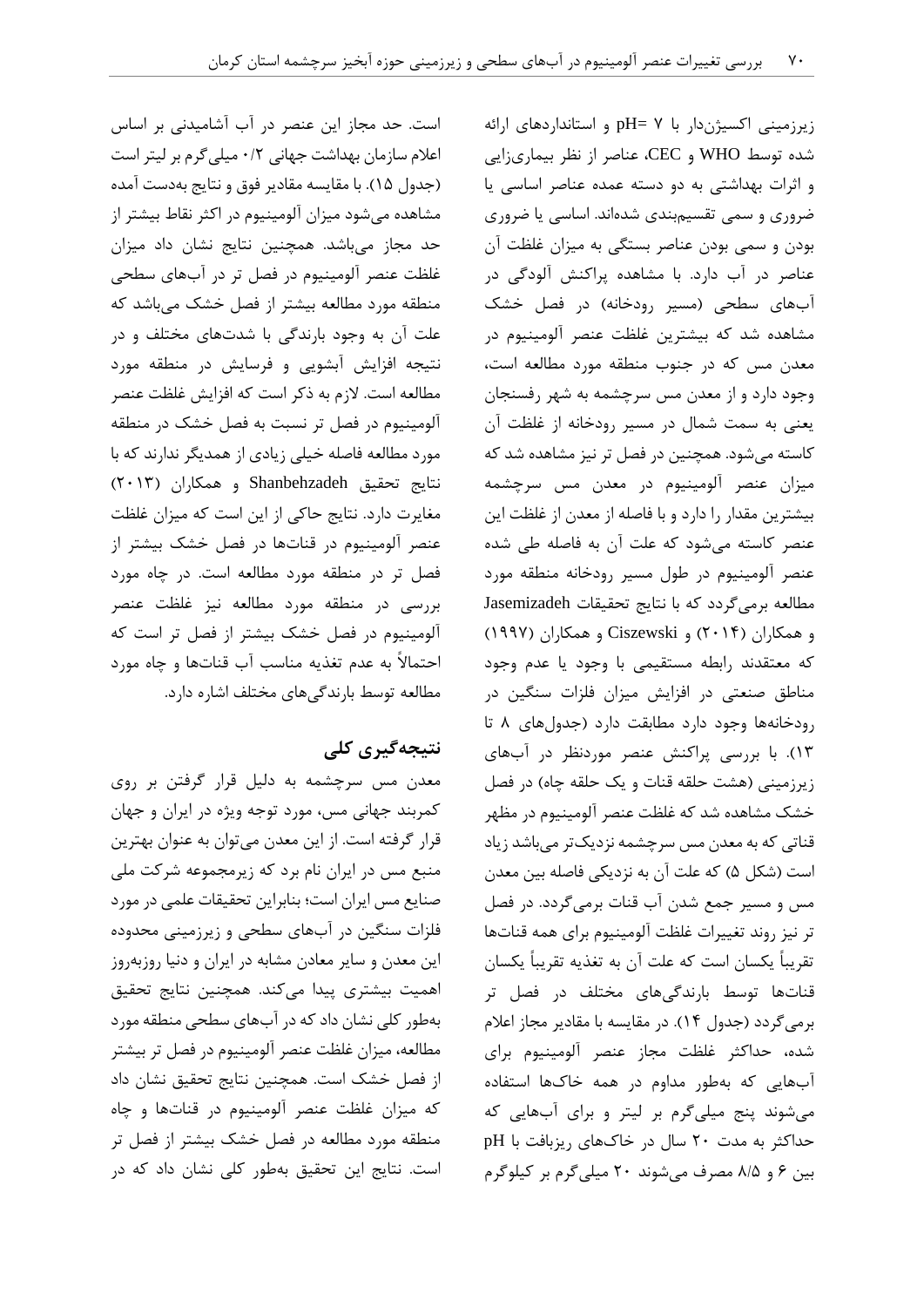فصول خشک و تر میزان عنصر آلومینیوم در آبهای سطحی و زيرزمینی منطقه مورد مطالعه، هر چقدر مکان نمونهبرداری از آبهای منطقه به معدن مس سرچشمه نزديکتر باشد، غلظت عنصر آلومینیوم در آبهای منطقه بیشتر است؛ بنابراين آبهای سطحی و زيرزمینی اين منطقه بیش از حد مجاز سازمان بهداشت جهانی آلومینیوم دارند و قابل آشامیدن نیستند؛ بنابراين توصیه میشود تحقیقات جامعتر و کاملتری با توجه به اهمیت

*Chemospher*e, 68(4), 761-768. [Doi:](https://doi.org/10.1016/j.chemosphere.2006.12.099)  [10.1016/j.chemosphere.2006.12.099.](https://doi.org/10.1016/j.chemosphere.2006.12.099)

- Jasemizadeh, Z., Savari, A. & Ebrahimi Ghavamabadi, L. (2014). *Comparison of metal pollutants of Bahmanshir River sediments affected by effluents with international standards*. The first national conference on passive defense in marine sciences, Hormozgan. P. 60-67.
- Lin, H. T., Wong, S. S. & Li, G. C. (2004). Heavy metal content of rice and shellfish in Taiwan. *Food and Drug Analysis*, 12(2), 167- 174.
- Mahrasbi, M. R. & Farahmandkia, Z. (2008). Heavy metal removal from aqueous solution by adsorption on modified Banana Shell. *Journal of Health and Environment*, 1(1), 57- 66.
- Mesgaran Karimi, B. (1994). How poison and fertilizer consummation and its adverse effects on the environment. *Journal of Environment*, 6(3), 51-59.
- Mullick, M. A. (1987). *Water Treatment Proccesses in the Middle East*. The book Guild Ltd. p.p 264-268.
- Qin, D., Jiang, H., Bai, S., Tang, S. & Mou, Z. (2015). Determination of 28 trace elements in three farmed cyprinid fish species from Northeast China. *Food Control*, 50, 1-8. Doi: 10.1016/j.foodcont.2014.08.016.
- Saber Mahaney, F. (2001). *Application of atomic absorption with graphic furnace to determine very small amounts of Copper after doping and extraction of fluid*. M.Sc. Thesis in Chemistry, Shahid Bahonar Kerman University.
- Saleh, I. A. & Shinwari, N. (2001). Report on the levels of cadmium, and mercury in imported Rice grain samples. *Biological*

فلزات سنگین در همه فصول مختلف سال در اين منطقه صورت گیرد و همچنین فلزات سنگین بیشتری در آبهای سطحی و زيرزمینی منطقه، مورد بررسی و آزمايش قرار گیرند. **سپاسگزاری**

از آزمايشگاه خاکشناسی مرکز تحقیقات و آموزش کشاورزی و منابع طبیعی استان کرمان به دلیل همکاری در آزمايشهای مـختلف سـپاسگزاری میشود.

## **References**

- Amidy, S. (2000). Investigation of heavy metals in coastal waters of Bushehr Province. *Iranian Scientific Journal of Shilat*, 9(3), 35- 48. Doi: [10.22092/isfj.2000.115981.](https://dx.doi.org/10.22092/isfj.2000.115981) (In Persian)
- Asadi Samani, N. (1995). The amount of heavy metals in water and sediments (A species of Fish) in Soltani Canal in Bushehr. *Iranian Scientific Journal of Shilat*, 2(4), 50- 57. Doi: [hdl.handle.net/1834/12512.](http://hdl.handle.net/1834/12512) (In Persian)
- Bjorklund, G., Tinkov, A. A., Dadar, M., Rahman, M. M., Chirumbolo, S. & Skalny, A. V. (2019). Insights into the potential role of mercury in Alzheimer's disease. *Journal of Molecular Neuroscience*, 67(4), 511-33. Doi: 10.1007/s12031-019-01274-3.
- Bondy, S. C. (2016). Low levels of Aluminum can lead to behavioral and morphological changes associated with Alzheimer's disease and age-related neurodegeneration. *Neurotoxicology*, 52, 222-229. Doi: [10.1016/j.neuro.2015.12.002.](https://doi.org/10.1016/j.neuro.2015.12.002)
- Cariccio, V. L., Sama, A., Bramanti, P. & Mazzon, E. (2019). Mercury involvement in neuronal damage and in neurodegenerative diseases*. Biological Trace Element Research*, 187(2), 341-56. Doi: [10.1007/s12011-018-](https://doi.org/10.1007/s12011-018-1380-4) [1380-4.](https://doi.org/10.1007/s12011-018-1380-4)
- Ciszewski, D. (1997). Source of pollution as a factor controlling distribution of heavy metals in bottom Sediments of Chechlo River. *Environmental Geology*, 29(112), 50- 57.
- Farkas, A., Erratico, C. & Vigano, L. (2007). Assessment of the environmental significance of heavy metal pollution in surficial sediments of the River Po.